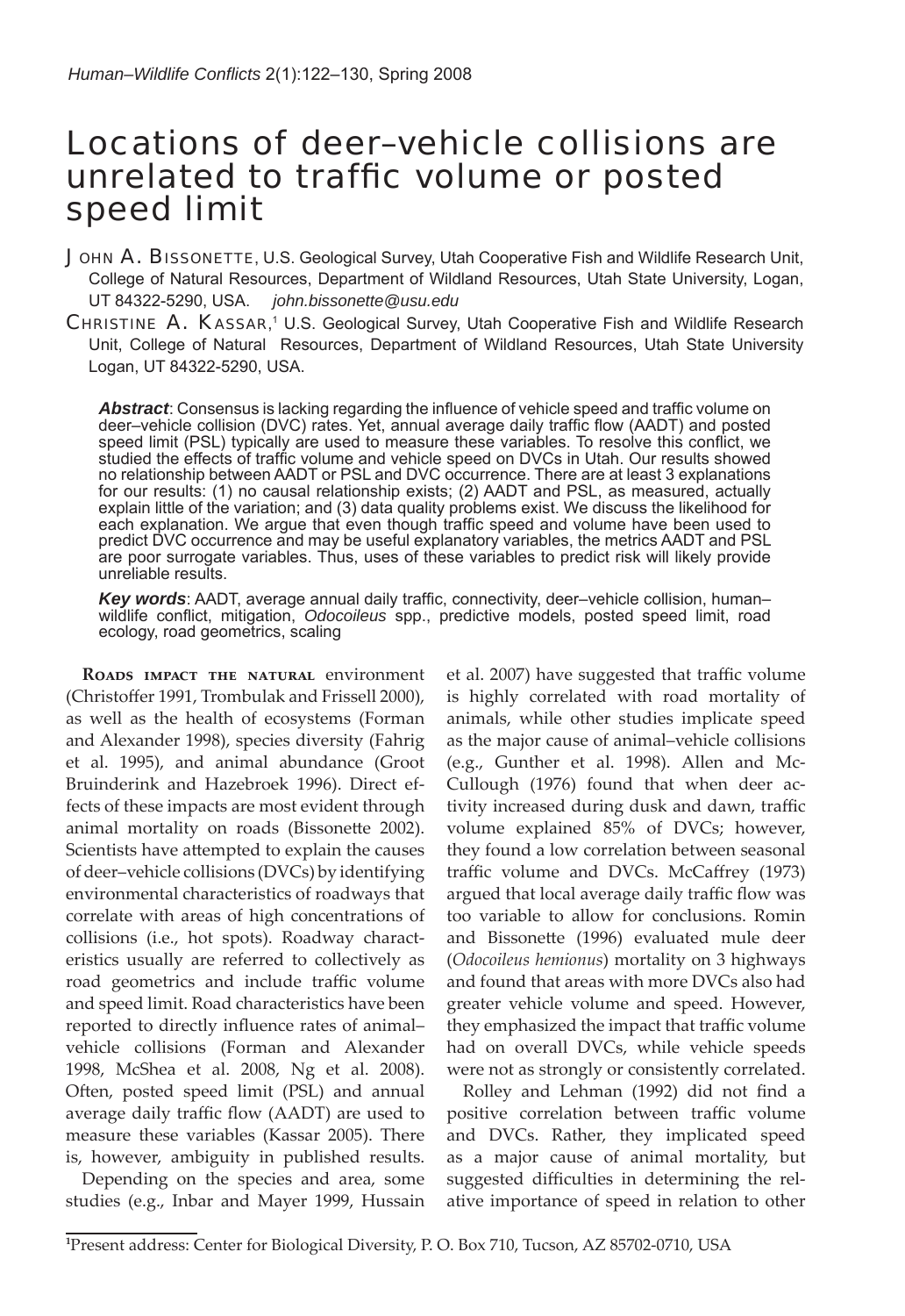variables on road mortality of raccoons (*Procyon lotor*). Gunther et al. (1998) concluded that the actual speed of vehicles, rather than the PSL was better correlated with DVCs. Bashore et al. (1985) evaluated the PSL at DVC sites and found that it was negatively correlated with deer-kill probability. They suggested that PSL may have little relationship to actual vehicle speeds and that deer may cross less frequently at spots where vehicles move more quickly.

These variable results suggested to us that a closer examination was needed. Based on our review, we argue that attention to the characteristics of the explanatory variables used, as well as the scale resolution and extent with which they are collected, may be problematic.This can lead to different results and different interpretations of the data. To test this hypothesis, we studied the effects of PSL and AADT on DVCs on 4 state routes in Utah, USA.

# **Methods**

**Data set**

Utah's diverse landscape consists of mountains, deserts, rangelands, agricultural lands, wetlands, and urban regions that are transected by ~9,500 km of 248 state highways and ~56,327 km of city and county roads. The Utah Department of Transportation (UDOT) maintains a database of information on DVCs from accident forms filled out by Utah Department of Public Safety law enforcement officers at the crash scene. DVCs are included in the database only if an animal was actually hit and if vehicle damage exceeded \$1,000 or if personal injury resulted. Not counted as DVCs were crashes that occurred as a result of swerving to miss deer, those with >\$1,000 in vehicle damage and without human injuries, and those not reported for other reasons, (e.g., no insurance). Because of these constraints, DVCs are underreported, and the number of DVCs reported here should be considered minimum estimates (Jahn 1959, Groot Bruinderink and Hazebroek 1996). Almost all animal–vehicle collisions involved mule deer; less than 1% involved moose (*Alces alces*) and elk (*Cervus elaphus*).

The collision data used for this paper came directly from the UDOT database containing information for each reported DVC occurring on all 248 state highways in Utah from 1992 to

2002. Each of the 24,210 DVC records included milepost, date, time, locality, alignment, PSL, and AADT for each route by year. We compiled data for each route into a spreadsheet, which we then imported into SAS 9.1.3 (SAS 2005). We identified segments of road for each of the 248 state routes that had >6.6 collisions per km over the 11-year period (1992–2002). For this paper, we identified and examined 4 routes (State Routes 40, 89, 189, and 91) that accounted for 6,198 or 25.6% of total collisions between 1992 and 2002.

*Traffic volume data*. In Utah, traffic volume data are recorded by sensors placed on sections of highway for a 48-hour period. The sensors record the day of the week, the month, and the functional class of the route, (e.g., interstate, collector, or other). Additionally, inductive loop-based counters throughout the state provide 365 days of data that are used to generate growth factors for each functional class. These data are then used to estimate changes in traffic volume and to adjust the 48hour counts for the time of year that the count was taken. Sections are counted on a rotating 3-year cycle; for the other 2 years the AADT is based on a growth factor. To yield an AADT for a specific section of road, conversion growth factors for the day of the week and month are applied to the figure recorded within the 48-hour period. As development occurs, the actual location where data are collected may differ from year to year. Presumably, functional class conversion factors adjust the 48-hour reading to predict accurate AADT volumes. Counters are placed according to parameters that affect road design (e.g., number of lanes or intersections). Thus, AADT data are collected from road segments of unequal lengths among and within routes. Therefore, we used sections of road as the defining sections for our model. Using SAS Version 9.1.3, we extracted the data for each route from the larger dataset and created a traffic volume dataset (Figure 1, Step 1).

For each highway, we assigned a section number to each volume-defined segment (Figure 1, Step 2). We took the mean volume of all the years for each segment of road, and based on milepost, assigned it to its corresponding section (Figure 1, Step 3). We used the mean value for volume because it evenly weighs data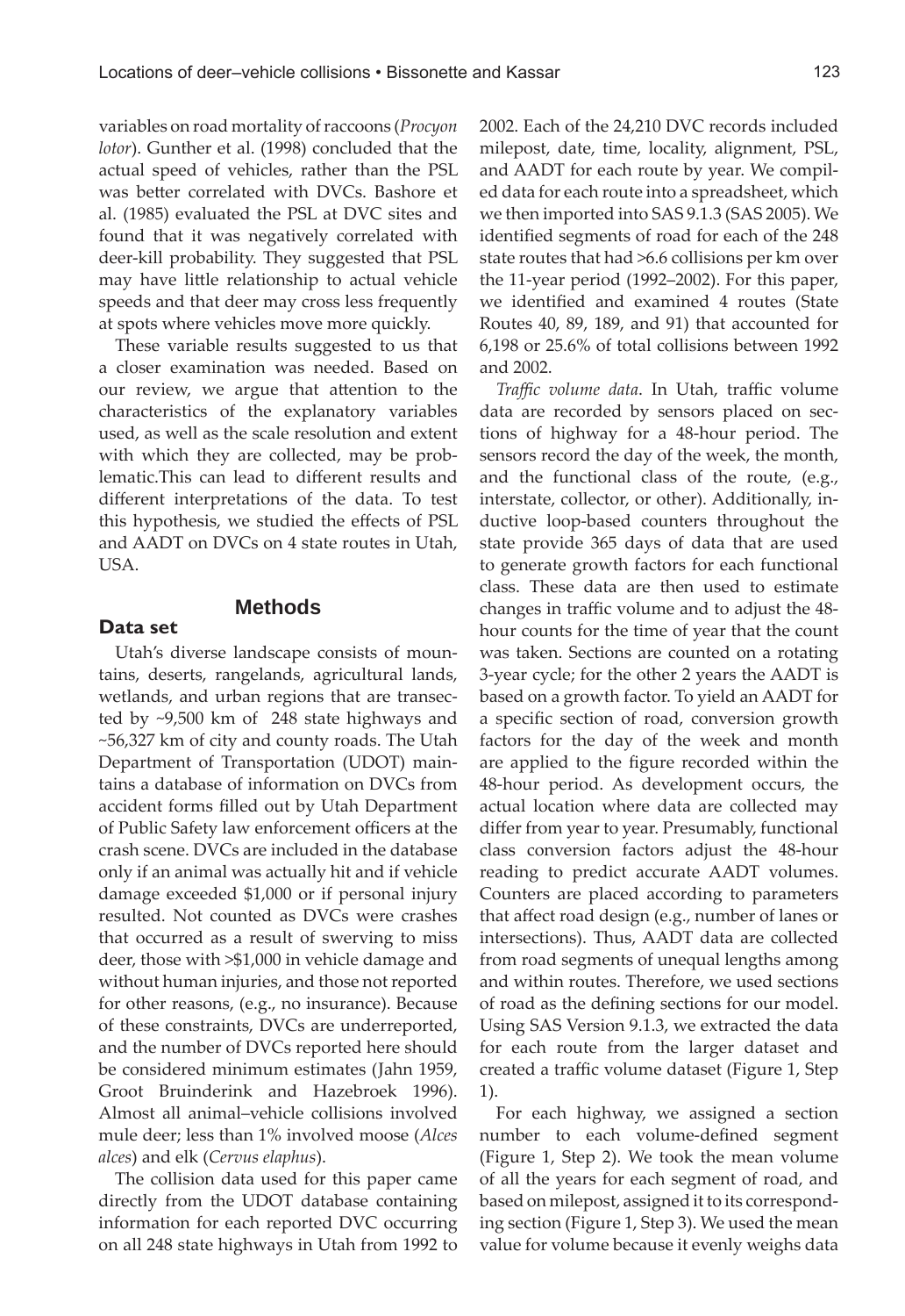

**FIGURE 1**. Flowchart showing an example of the process of creating the traffic volume data set for a portion of Route 40 from DVC data (1992–2002) in Utah.

from each of the 11 years and because the number of DVCs did not vary significantly from year to year (Bissonette and Kassar, unpublished data). Then, we assigned each DVC that occurred on that route into a section based on its milepost (Figure 1, Step 4). We then tallied the number of records in each section and calculated the event density (number of DVCs per segment mile) for each of these sections (Figure 1, Step 5). By standardizing the data (DVC density), we were able to determine if a correlation existed between the mean AADT and the number of DVCs across road segments of unequal lengths.

*Posted speed limit (mph) data*. In the original data set, the PSL, as well as an actual estimated vehicle speed, were assigned for each collision. We calculated the median PSL for collisions occurring in each section and compared it to the DVC density to test the relationship. The PSL data were variable; values reported ranged from 0 to 75 mph (127 km/hr). Because there are no road segments with a PSL of 0, we removed these DVCs from our analysis. Because we questioned the reliability of the data and because the PSL for a route did change frequently, we chose the median value to reflect the most common condition drivers would face and to prevent outliers from skewing the results. By doing this, we were purposely trying to maximize the possibility of a significant relationship; in other words, this was a best possible case scenario for these data.

#### **Data analysis**

We standardized the number of collisions by calculating DVC density (Figure 1, Step 5) because each of the volume-defined sections was of different length. Using SAS 9.1.3 to conduct multiple regression analyses, we compared mean SSDT and median PSL with DVC density to evaluate how AADT and PSL related to DVCs.

### **Results**

In none of the 4 routes we analyzed was multiple regression significant between the explanatory variables (mean AADT and median PSL) and the number of DVCs (standardized DVC density) as the response variable (Table 1). Typical results of the analysis are given for Route 91 in Figure 2. We visually compared DVC density, mean AADT, and median PSL within road segments to examine how these variables were distributed across the route. It is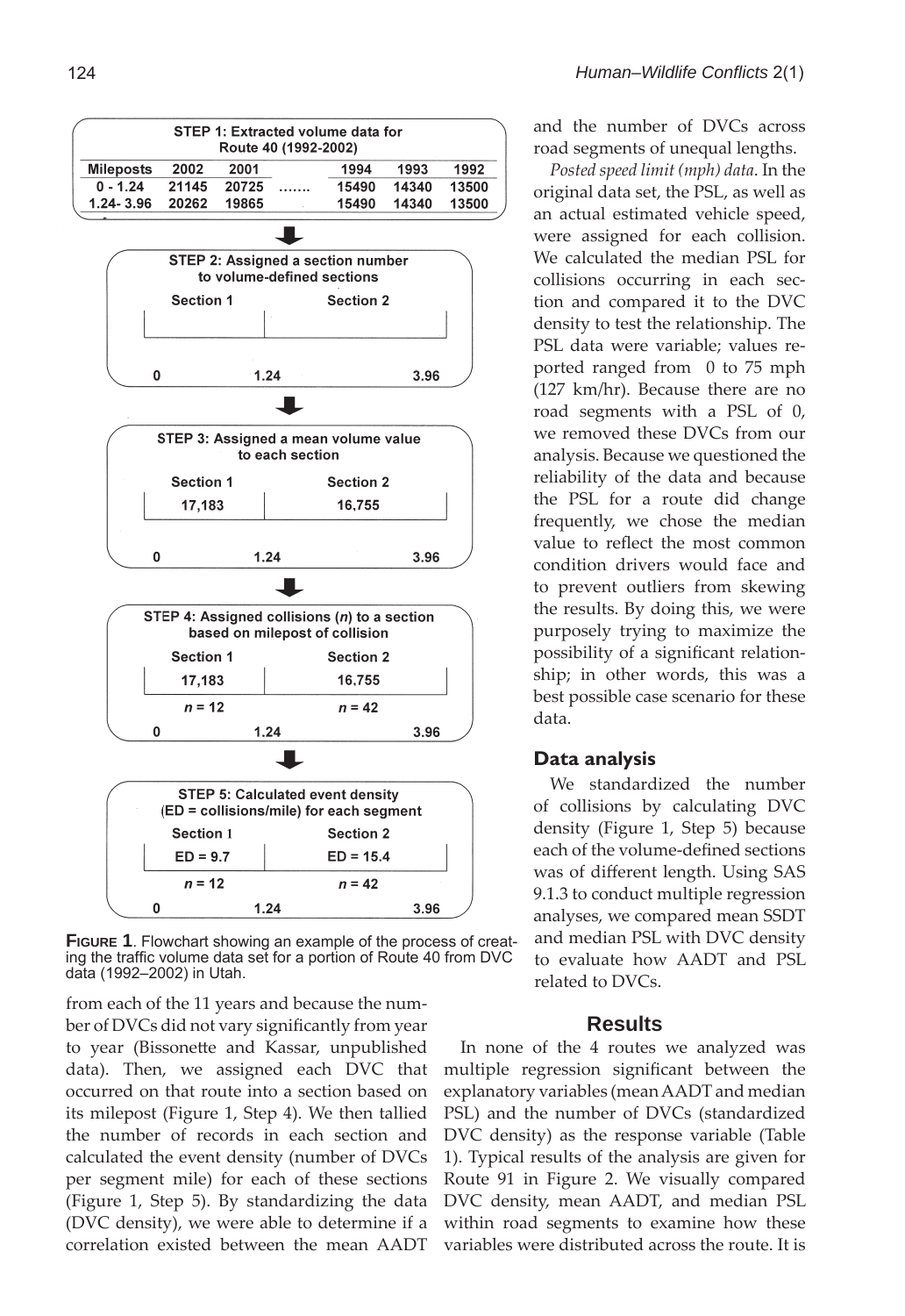clear from Figure 2 that these variables changed differently along road segments. Additionally, results of correlations between median PSL and DVC density (Figure 3) and mean traffic volume and DVC density (Figure 4) showed no relationship.

# **Discussion**

We expected to see definite patterns in terms of the factors impacting DVC hot spots, i.e., between AADT or PSL and DVCs. As the values of these variables increase, the expectation is that the number of DVCs should also increase. However, our results did not support these expectations despite using a database containing >24,000 DVC records. The variables PSL and AADT are inadequate descriptors of traffic volume and speed limit. The reasons may be related to problems with how the data are collected. PSL may change within a mile segment and on the same segments of road from year to year (Figure 5) because of how roads are designed (curves, blind spots, straight stretches) and because of construction and other development that changes road alignment over time. These factors make it difficult to use PSL

**Table 1**. Number of DVCs adjusted by road length (miles) and DVC density for 4 routes in Utah, 1992-2002.

| Route number | Road length <sup>1</sup> | Number of<br><b>DVCs</b> | Accidents/mile | DVC density    |
|--------------|--------------------------|--------------------------|----------------|----------------|
| 40           | 175.2                    | 1858                     | 10.61          | $0.63 - 4698$  |
| 89           | 417.8                    | 3360                     | 8.04           | $0.20 - 94.87$ |
| 91           | 45.6                     | 584                      | 12.81          | $0.70 - 33.33$ |
| 189          | 29.2                     | 396                      | 13.55          | 1.27-37.78     |

<sup>1</sup> Standardized number of animal–vehicle collisions per mile for each traffic volume defined segment (see Methods for a fuller description).



**FIGURE 2.** Traffic volume mean, median posted speed limit, and DVC density versus section number for Route 91, (Box Elder and Cache counties), Utah, 1992–2002 (event density equals DVCs/section length).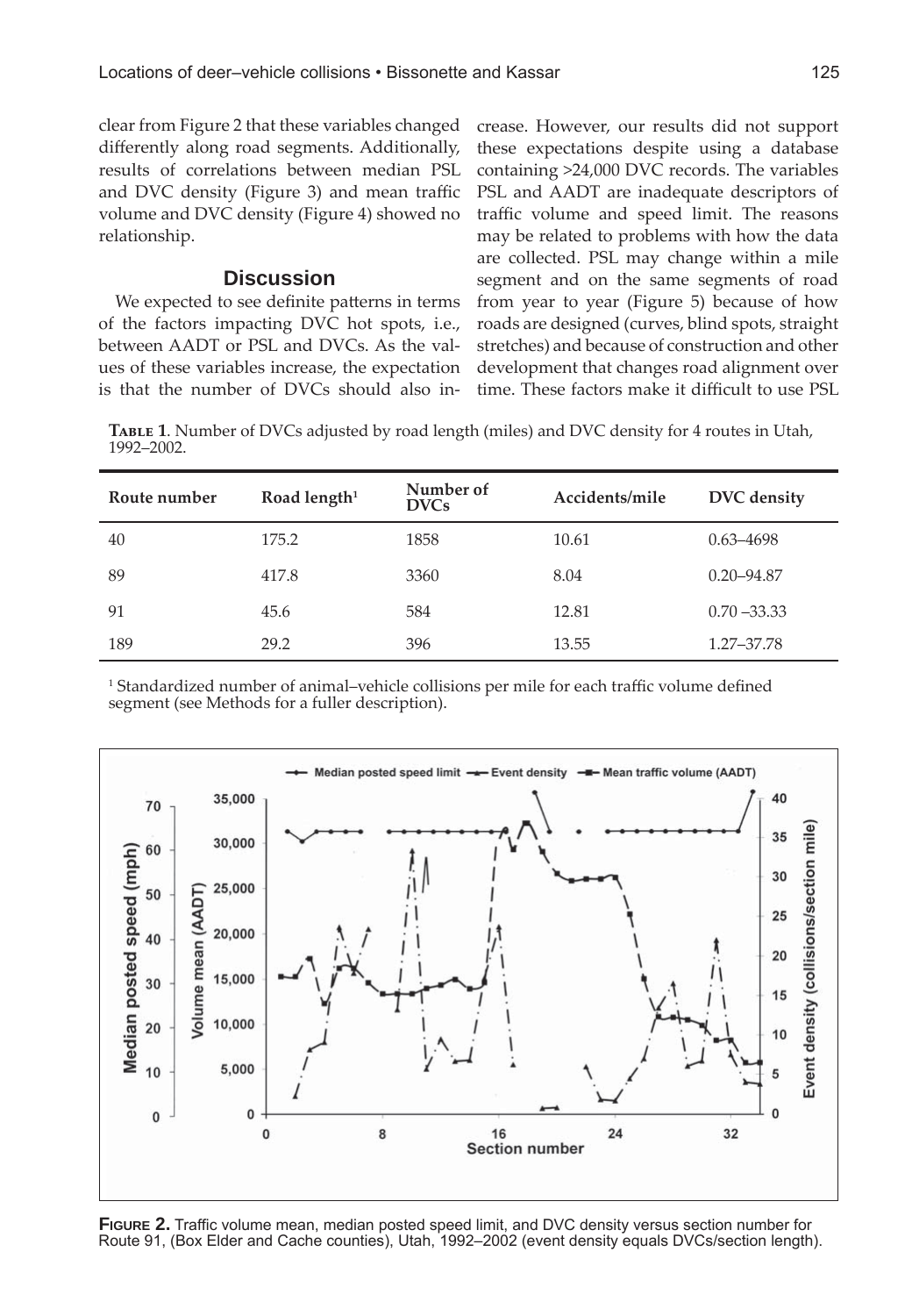

**FIGURE 3**. Deer–vehicle collision density (event density) versus median posted speed for Route 91 (expected relationship given as a 45° line).



FIGURE 4. Deer–vehicle collision density (event density) versus traffic volume mean for Route 91 (expected relationship given as 45º line.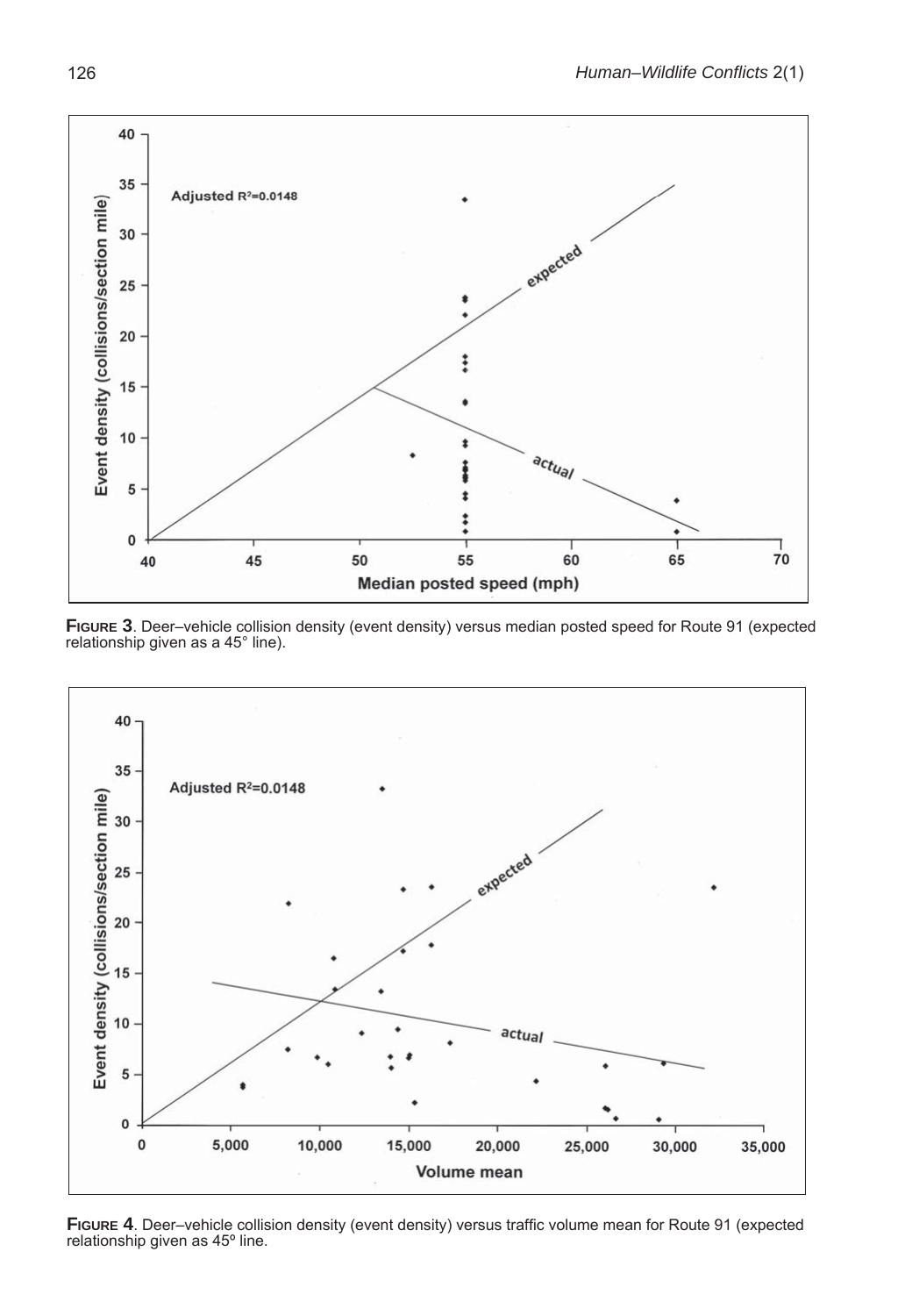data to describe causal relationships within a hotspot or to make predictions regarding the effects of PSL on DVCs. That difficulty is reflected in the literature. For example, published reports are totally mixed. Allen and McCullough (1976), Case (1978), Gunther et al. (1998), and Romin and Bissonette (1996) have implicated speed as a major cause of collisions. Others (e.g., Jahn 1959 and Mansfield and Miller 1975) have found no significant relationship between DVCs and vehicle speed. Likewise, AADT data are collected in a manner that precludes their use to evaluate effects on DVCs. For example, UDOT collects traffic volume data on specific sections of road for 48 hours each year; these data are then adjusted based on certain road characteristics to determine a representative AADT. However, traffic volume is continually changing. Thus, drawing conclusions regarding its impact is problematic; again, the published reports reflect the problem. Allen and McCullough (1976), Arnold (1978), Brody and Pelton (1989), Fahrig et al. (1995), Inbar and Mayer (1999), Joyce and Mahoney (2001), Romin and Bissonette (1996), and van Langevelde and Jaarsma (2004) have reported that vehicle volume is highly correlated with road mortality. However, Carbaugh et al. 1975, Case 1978, Clevenger et al 2003, and Mansfield and Miller  $(1975)$  found no significant relationship. It appears that, depending on which descriptors are used, one obtains different results.

Actual vehicle speed may impact DVCs. Certainly, a vehicle moving at 120 km/hr does not have the same probability of being involved in a DVC as a vehicle travelling at 50 km/hr. However, other variables are important when considering DVCs. Whether roads are straight or curved influences line-of-sight for motorists, and even though winding roads are more likely to have lower speed limits, they are more likely to have higher DVCs. In mountainous country with high topographic relief, roads tend to be winding, and the presence of roadside vegetation in ravines and side canyons that provide cover is likely to increase the presence of deer near roads, increasing the exposure, and, hence, the likelihood of DVCs. Romin (1994), Lehnert (1996), and Grovenburg et al. (2008) reported that topographic and vegetative features in proximity to a road influenced habitat use and movement patterns of deer. Forman et al. (2003) reported that the proximity of habitat cover and movement corridors to the roadside greatly influenced DVC rates. Furthermore, the relationship between DVCs and traffic volume does not appear to be linear. Harrington and Conover (2007) reported that in northwestern Colorado and northeastern Utah, ungulate mortality on the road, as well as their presence on the right-of-way, was inversely related to traffic volume. Jaeger et al. (2005) and Alexander et al, (2005) have also suggested a barrier effect with increasing traffic volume. Alexander et al.



FIGURE 5. Scale issues involved with posted speed limit, mile post markers, and traffic volume variables. DVC databases are reported by mile marker in the U.S., making it difficult or impossible to correlate these variables with location of DVCs because they are measured at different extents and resolutions. Data from 1992–2002, Utah.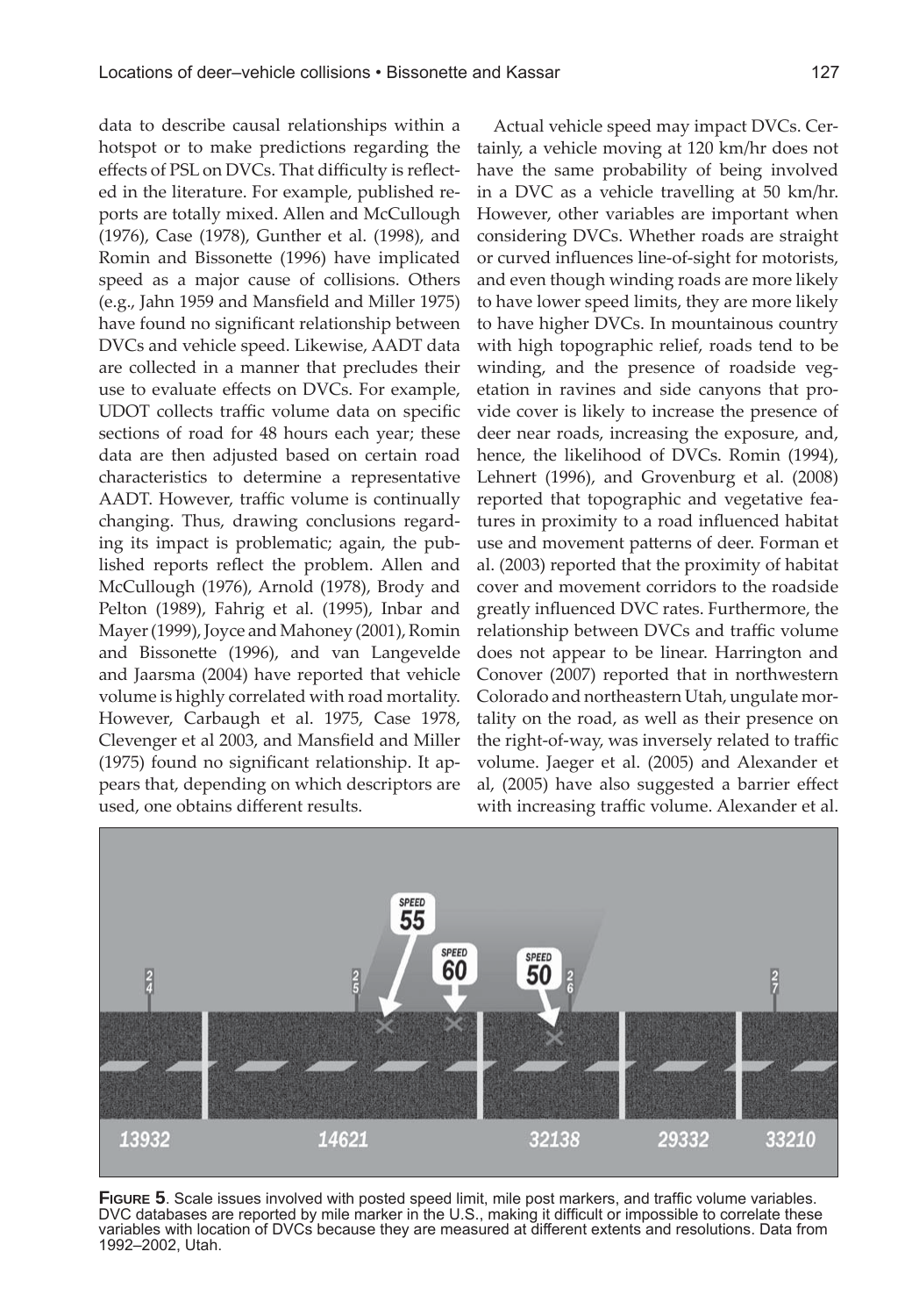$(2005)$  showed that traffic volume significantly reduced habitat permeability. Movement of ungulates across roads was impaired at traffic volumes between 500 and 5,000 vehicles per day.

# **DVC data: what data accuracy is needed?**

How DVC data are used will influence not only the choice of explanatory variables, but also the degree of accuracy needed. Data on DVCs can be used for at least 2 different purposes: (1) hotspot analysis (Clevenger et al. 2003, Gunson and Clevenger 2003), and (2) predictive modeling (Finder et al. 1999, Elzohairy et al. 2004, van Langevelde and Jaarsma 2004). We suggest that if the objective is to define DVC hot spots for mitigation action, analyses that use existing data accurate to the mile marker produce acceptable results. However, developing a reliable and accurate predictive model of DVCs using explanatory environmental or roadway variables requires that (1) road-kill data are spatially explicit, (2) data regarding explanatory variables and road-kill are recorded at appropriate scale resolutions and extents and within temporal scale domains appropriate for comparison, (3) data are recorded accurately and completely, and (4) the model considers road geometrics and environmental variables. We argue that consideration of these factors in correlation with spatially explicit DVC data will allow for the development of a model with predictive possibilities. If research is used to inform the decisions made by state wildlife and highway agencies, then that research will be more useful if data collection and analysis reflects sensible adherence to spatial and temporal scale issues. Understanding the patterns and processes that lead to DVCs will allow us to develop practical preventative mitigation strategies.

#### **Acknowledgments**

We thank N. McCoy, D. Ramsey, T. Messmer, F. Busby, M. Conover, and 4 anonymous reviewers for insightful and helpful comments on the manuscript. We are grateful to D. Anderson and C. Glazier of the Utah Department of Transportation for their help with the UDOT database and S. Durham for statistical help.

The Utah Department of Transportation, the Utah Division of Wildlife Resources, the Bureau of Land Management, NCHRP Project 25- 27 (Transportation Research Board, National Academies of Science and Engineering), and the Utah Cooperative Fish and Wildlife Research Unit provided funding for this project.

#### **Literature cited**

- Allen, R. E., and D. R. McCullough. 1976. Deer– car accidents in southern Michigan. Journal of Wildlife Management 40:317–325.
- Alexander, S. M., N. M. Waters, and P. C. Paquet. 2005. Traffic volume and highway permeability for a mammalian community in the Canadian Rocky Mountains. Canadian Geographer 49:321–331.
- Arnold, D. 1978. Characteristics and cost of highway deer kills. Pages 92–101 *in* C. M. Kirkpatrick, editor. Proceedings of the 1978 John S. Wright forestry conference. Department of Forestry and Natural Resources and Indiana Cooperative Extension Services, Purdue University, Lafayette, Indiana, USA.
- Bashore, T. L., W. M. Tzilkowski, and E. D. Bellis. 1985. Analysis of deer–vehicle collision sites in Pennsylvania. Journal of Wildlife Management 49:769–774.
- Bissonette, J. A. 2002. Scaling roads and wildlife: the Cinderella Principle. Zeitschrift fur Jagdwissenschaft, Supplement 48:208–214.
- Brody, A. J., and M. R.Pelton 1989. Effects of roads on black bear movements in western North Carolina. Wildlife Society Bulletin 17:5–10.
- Carbaugh, B., J. P. Vaughan, E. D. Bellis, and H. B. Graves. 1975. Distributions and activity of whitetail deer along an interstate highway. Journal of Wildlife Management 39:570–581.
- Case, R. M. 1978. Interstate highway road-killed animals: a data source for biologists. Wildlife Society Bulletin 6:9–13.
- Clevenger, A. P., B. Chruszcz, and K. E. Gunson. 2003. Spatial patterns and factors influencing small vertebrate fauna road-kill aggregations. Biological Conservation 109:15–26.
- Cristoffer, C. 1991. Road mortalities of northern Florida vertebrates. Quarterly Journal of the Florida Academy of Sciences 54:65–68.
- Elzohairy, Y. M., C. Janusz, and L. Tasca. 2004. Characteristics of motor vehicle–wild animal collisions: an Ontario case study. Proceedings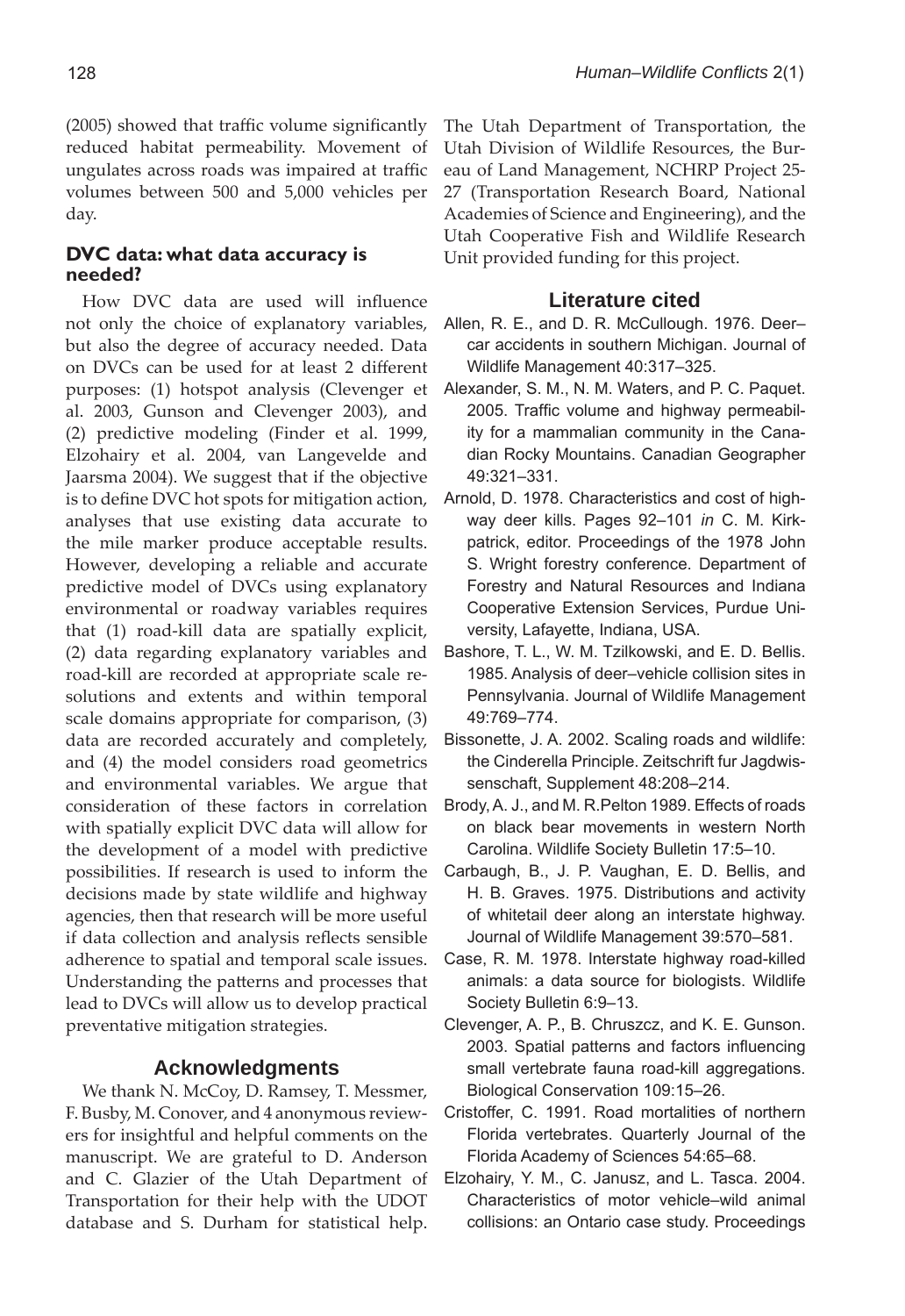of the Transportation Research Board Annual Meeting 83:1–15.

Fahrig, L., J. H. Pedlar, S. E. Pope, P. D. Taylor, and J. F. Wegner. 1995. Effect of road traffic on amphibian density. Biological Conservation 74:177–182.

- Finder, R. A., J. L. Roseberry, and A. Woolf. 1999. Site and landscape conditions at white-tailed deer/vehicle collision locations in Illinois. Landscape and Urban Planning 44:77–85.
- Forman, R. T. T., and L. E. Alexander. 1998. Roads and their major ecological effects. Annual Review of Ecology and Systematics 29:207–231.
- Forman, R. T., D. Sperling, A. P. Clevenger, J. A. Bissonette, C. D. Cutshall, V. H. Dale, L. Fahrig, R. France, C. R. Goldman, K. Heanue, J. A. Jones, F. J. Swanson, T. Turrentine, and T. C. Winter. 2003. Road ecology: science and solutions. Island Press, Washington, D.C., USA.
- Groot Bruinderink, G. W. T. A., and E. Hazebroek. 1996. Ungulate traffic collisions in Europe. Conservation Biology 10:1059–1067.
- Grovenburg, T., J. A. Jenks, R. W. Klaver, K. L. Monteith, D. H. Galster, R. J. Schauer, W. W. Morlock, and J. A. Delger. 2008. Factors affecting road mortality of white-tailed deer in eastern South Dakota. Human–Wildlife Conflicts 2:48–59.
- Gunson, K. E., and A. P. Clevenger. 2003. Large animal–vehicle collisions in the central Canadian Rocky Mountains: patterns and characteristics. Pages 355–365 *in* Proceedings of the international conference on the environment and transportation, Lake Placid, New York, USA.
- Gunther, K. A., M. J. Biel, and H. L. Robison. 1998. Factors influencing the frequency of road-killed wildlife in Yellowstone National Park. Pages 32–40 *in* Proceedings of the international conference on wildlife, the environment and transportation, Report No. FL-ER-69S58, Fort Myers, Florida, USA.
- Harrington, J. L., and M. R. Conover. 2007. Characteristics of ungulate behavior and mortality associated with wire fences. Wildlife Society Bulletin 34:1295–1305.
- Hussain, A., J. B. Armstrong, D. B. Brown, and J. Hogland. 2007. Land-use pattern, urbanization, and deer–vehicle collisions in Alabama. Human-Wildlife Conflicts 1:89-96.
- Inbar, M., and R. T. Mayer. 1999. Spatio-temoral trends in armadillo diurnal activity and road-

kills in central Florida. Wildlife Society Bulletin 27:865–872.

- Jaeger, J.A.G., J. Bowman, J. Brennan, L. Fahrig, D. Bert, J. Bouchard, N. Charbonneau, K. Frank, B. Gruber, and K. Von Toschanowitz. 2005. Predicting when animal populations are at risk from roads: an interactive model of road avoidance behavior. Ecological Modeling 185:329–348.
- Jahn, L. R. 1959. Highway mortality as an index of deer population change. Journal of Wildlife Management 23:187–196.
- Joyce, T. L., and S. P. Mahoney. 2001. Spatial and temporal distributions of moose–vehicle collisions in Newfoundland. Wildlife Society Bulletin 29:281–291.
- Kassar, C. 2005. Wildlife–vehicle collisions in Utah: an analysis of wildlife road mortality hot spots, economic impacts, and implications for mitigation and management. Thesis, Utah State University, Logan, Utah, USA.
- Lehnert, M. E. 1996. Mule deer highway mortality in northeastern Utah: an analysis of population level impacts and a new mitigative system. Thesis, Utah State University, Logan, Utah, USA.
- Mansfield, T. M., and B. D. Miller. 1975. Highway deer-kill, District 02 regional study. Caltrans internal report. Sacramento, California, USA.
- McCaffrey, K. R. 1973. Road-kills show trends in Wisconsin deer populations. Journal of Wildlife Management 37:212–216.
- McShea, W. J., C. M. Stewart, L. J. Kearns, S. Liccioli, and D. Kocka. 2008. Factors affecting autumn deer–vehicle collisions in a rural Virginia county. Human–Wildlife Conflicts 2:110-121.
- Ng, J. W., C. Nielsen, and C. C. St. Clair. 2008. Landscape and traffic factors influencing deervehicle collisions in an urban environment. Human–Wildlife Conflicts 2:34–37.
- Rolley, R. E., and L. E. Lehman. 1992. Relationships among raccoon road-kill surveys, harvests, and traffic. Wildlife Society Bulletin 20:313–318.
- Romin, L. A. 1994. Factors associated with the highway mortality of mule deer at Jordanelle Reservoir, Utah. Thesis, Utah State University, Logan, Utah, USA.
- Romin, L. A., and J. A. Bissonette. 1996. Temporal and spatial distribution of highway mortality of mule deer on newly constructed roads at Jor-